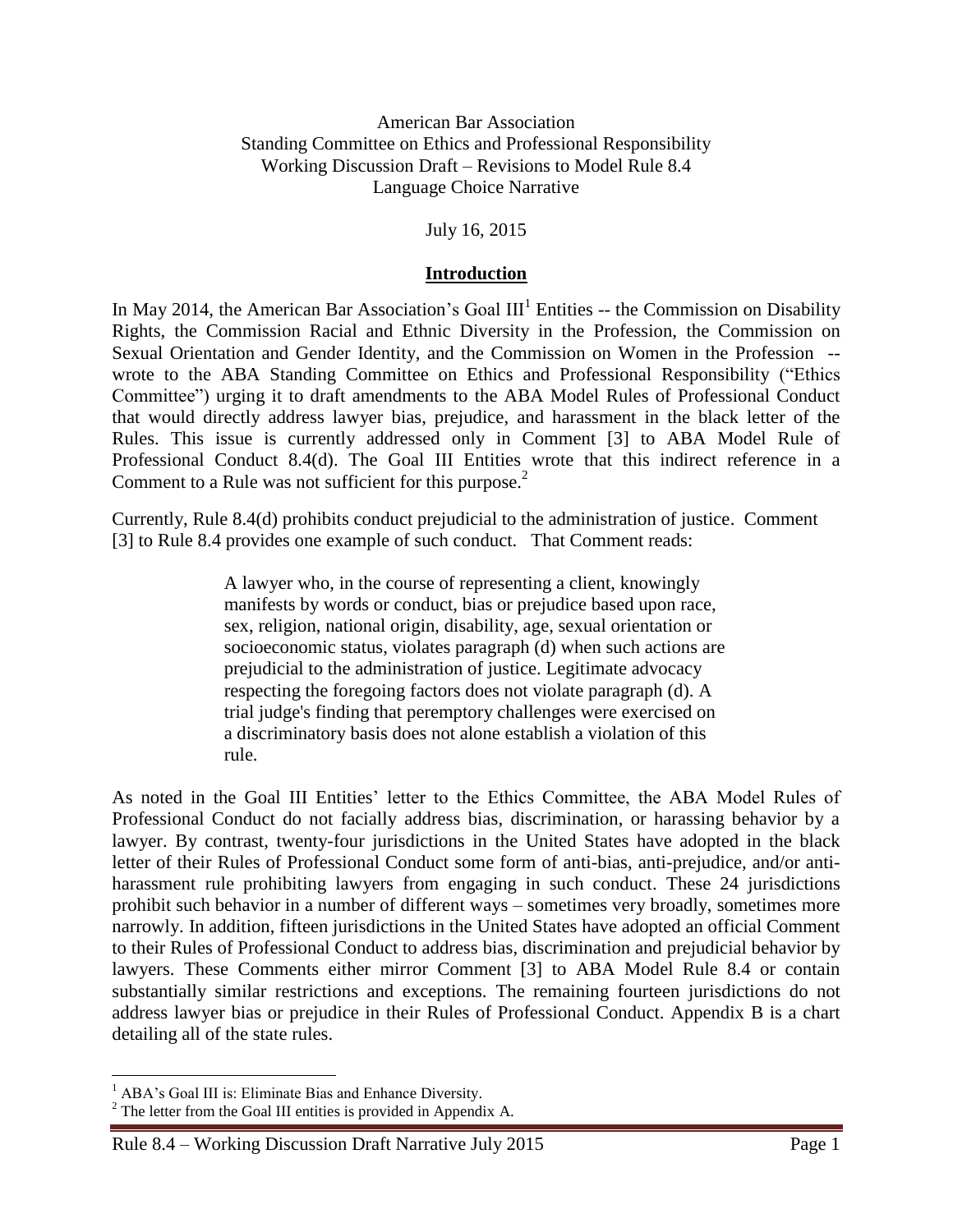In response to the Goal III Entities' letter, Ethics Committee Chair Myles Lynk appointed an ad hoc Working Group to consider this issue and solicited representatives from the Ethics Committee, the Goal III Entities, the National Organization of Bar Counsel, and the Association of Professional Responsibility Lawyers to participate in the research and drafting of a proposed rule. Paula Frederick, former member of the Board of Governors, immediate past chair of the Ethics Committee and former chair of the Center for Racial and Ethnic Diversity, graciously agreed to serve as chair of the Working Group. The Working Group met, researched the issue and provided valuable input and recommendations to the Ethics Committee.

Based on this input and the recommendation of the Working Group, the Ethics Committee crafted the following working draft amendment to ABA Model Rule of Professional Conduct 8.4.

Rule 8.4, Misconduct

It is professional misconduct for a lawyer to:

\*\*\*

(g) knowingly harass or discriminate against persons, on the basis of race, sex, religion, national origin, ethnicity, disability, age, sexual orientation, gender identity, marital status or socioeconomic status, while engaged [in conduct related to] [in] the practice of law.

The new language in Comment [3] to Rule 8.4 would read:

[3] A lawyer who, in the course of representing a client, knowingly manifests by words or conduct, bias or prejudice based upon race, sex, religion, national origin, disability, age, sexual orientation or socioeconomic status, violates paragraph (d) when such actions are prejudicial to the administration of justice. Legitimate advocacy respecting the foregoing factors does not violate paragraph (d). A trial judge's finding that peremptory challenges were exercised on a discriminatory basis does not alone establish a violation of this rule. Conduct that violates paragraph (g) undermines confidence in the legal profession and our legal system and is contrary to the fundamental principle that all people are created equal. A lawyer may not engage in such conduct through the acts of another. See Rule 8.4(a). Legitimate advocacy respecting any of these factors when they are at issue in a representation does not violate paragraph (g). It is not a violation of paragraph (g) for lawyers to limit their practices to clients from underserved populations as defined by any of these factors, or for lawyers to decline to represent clients who cannot pay for their services. A trial judge's finding that preemptory challenges were exercised on a discriminatory basis does not alone establish a violation of paragraph (g). Paragraph (g)-incorporates by reference relevant holdings by applicable courts and administrative agencies.

The Ethics Committee has concluded that a black letter Rule in the ABA Model Rules of Professional Conduct prohibiting lawyers from knowingly discriminating against or harassing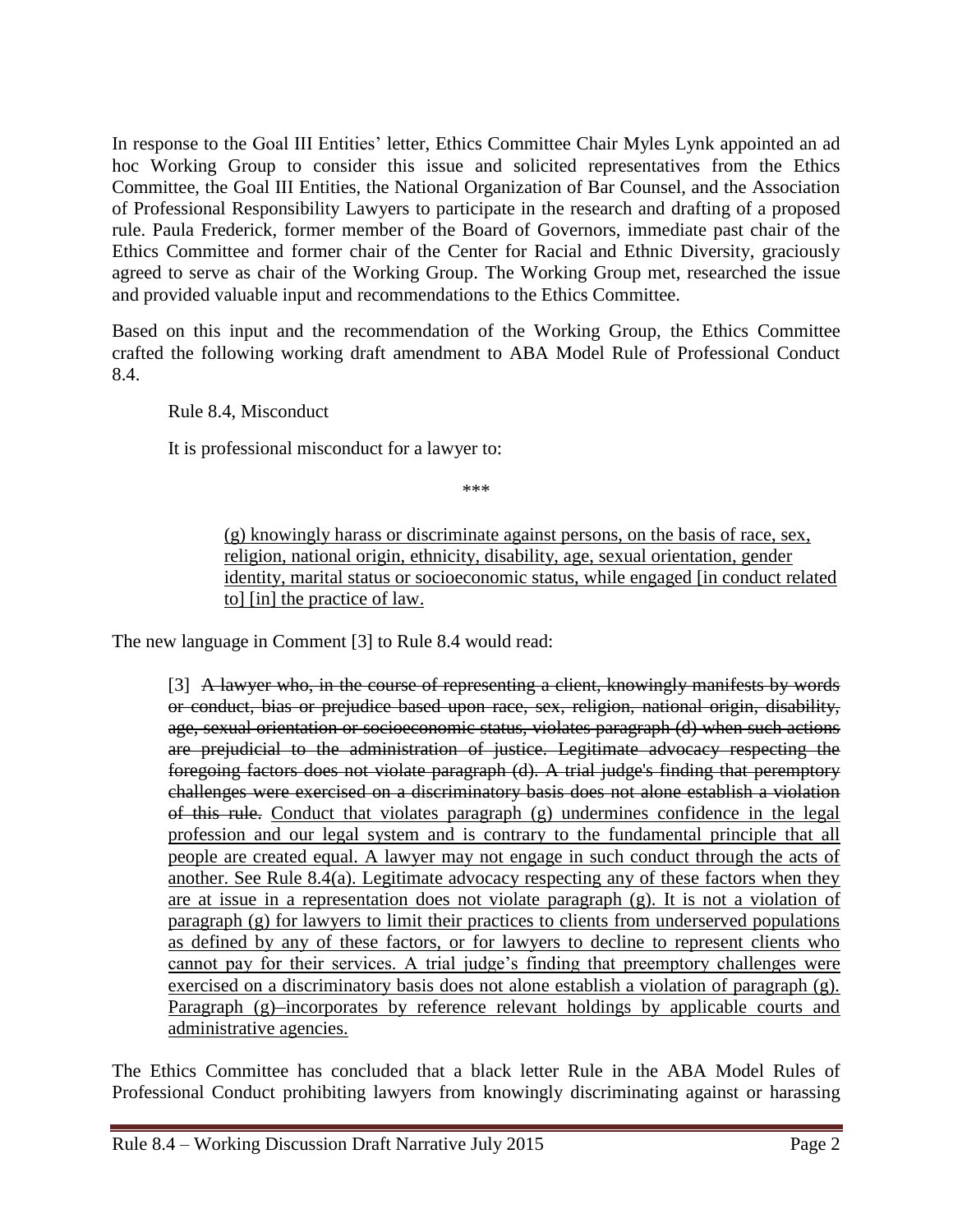others because of their race or other specific factor set forth in the proposal, is appropriate. While the current Model Rules do address this conduct through Comment [3] to Rule 8.4, "[C]omments do not add obligations to the Rules but provide guidance for practicing in compliance with the Rules." *See* ABA Model Rules of Professional Conduct Preamble and Scope, paragraph [14]. Lawyers are licensed officers of the court. Discrimination and harassment represent unacceptable behavior. They undermine confidence in the legal profession and our legal system and such conduct is contrary to the fundamental principle that all people deserve to be treated with equal dignity and respect.

# **Drafting Choices**

Drafting rules requires writers to consider the meaning and possible effect of every word. When precisely crafted, every word choice reflects the intent of the drafter. The following is an indepth discussion of the language choices made by the Ethics Committee for this proposal.

### 1. *Mens rea* requirement

Under the current Model Rules, a violation of Rule 8.4(d) for bias and prejudice based on race, sex, religion, national origin, disability, age, sexual orientation or socioeconomic status requires a *mens rea* of knowledge. Knowledge is a defined term and "denotes actual knowledge of the fact in questions. A person's knowledge may be inferred from circumstances."

By contrast, both the ABA's Model Judicial Code and the ABA Criminal Justice Standards prohibit biased and prejudiced conduct, but neither the Code nor the Standards contain a knowledge requirement in these provisions.<sup>3</sup> Most states that have written their own anti-bias rule do not include a knowledge requirement. These states include: Colorado, Florida, Indiana, Iowa, Massachusetts, Minnesota, Missouri, Nebraska, New Jersey, Ohio, Rhode Island, Washington, Wisconsin.

Nonetheless, the Ethics Committee was concerned that a model rule that did not include a *mens rea* would in effect impose a strict liability standard on the profession. The Ethics Committee was not convinced that this was necessary, or that prohibiting 'knowing" conduct would not adequately prevent the conduct this Rule is intended to address. Therefore, the Ethics Committee decided to retain the knowledge requirement that currently exists in Comment [3] to Model Rule of Professional Conduct 8.4.

The Ethics Committee does, however, seek comments on this issue: Should the Rule include a *mens rea*?

# 2. Prohibited Conduct

 $\overline{a}$ 

The draft proposal would prohibit a lawyer from knowingly harassing or discriminating against another person. The Ethics Committee chose to not use the phrase "manifest bias or prejudice" for a number of reasons. First, because the Model Rules of Professional Conduct are rules of

<sup>&</sup>lt;sup>3</sup> See ABA Model Code of Judicial Conduct, Rule 2.3; ABA Criminal Justice Standards for the Prosecution Function 3-1.6; ABA Criminal Justice Standards for the Defense Function 4-1.6.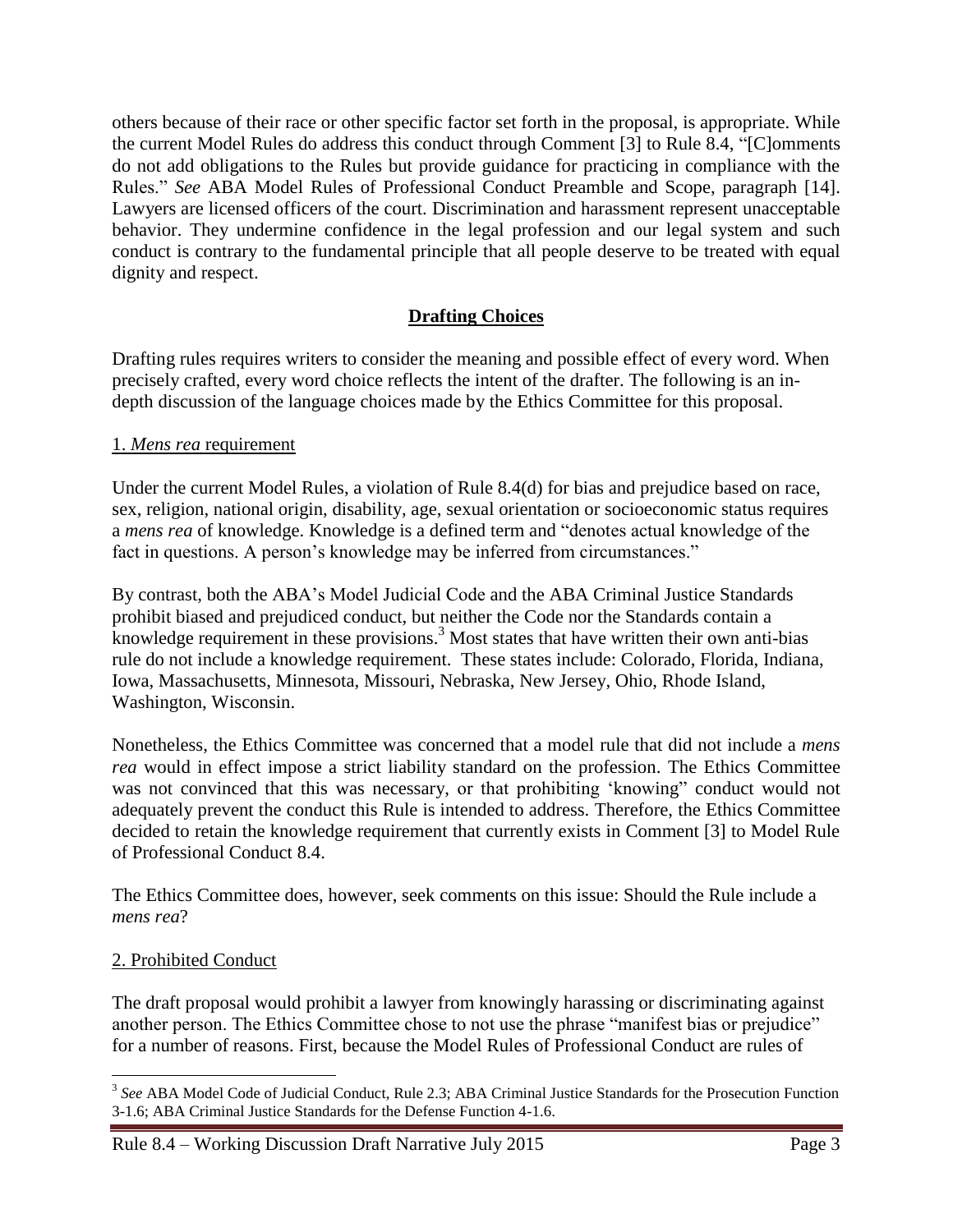conduct and not rules enacted to regulate thoughts or feelings of lawyers. The word "discrimination" more accurately reflects conduct or action, while bias and prejudice are deemed to be opinions or feelings.

However, based on the recommendation of the ad hoc Working Group, the Ethics Committee recommends expanding the prohibited conduct in current Comment [3] to include harassing conduct. The ABA Model Code of Judicial Conduct, Rule 2.3(C) already requires judges to ensure lawyers refrain from harassment in proceedings before the court, and harassment based on gender is also prohibited by statute. The Ethics Committee notes that lawyers are licensed officers of the court. When lawyers engage in harassment their conduct demonstrates a lack of respect for the law and undermines the integrity and impartiality of the judicial system.

The Ethics Committee seeks comments on this issue: should the prohibition apply to discrimination or should the phrase "manifest bias or prejudice" remain? Also, should the prohibited conduct be expanded to include harassment?

# 3. Expanding the Categories of Persons Protected by the Rule

The categories of persons identified in Comment [3] to Rule 8.4 include those discriminated against because of their "race, sex, religion national origin, disability, age, sexual orientation or socioeconomic status."

There is ongoing discussion about continued inclusion of "socioeconomic status" as a protected class. Research failed to reveal either a definition for the term or its application in any disciplinary context. To address a concern raised about including socioeconomic status in the list of protected groups, the suggested Comment includes the statement: "It is not a violation of paragraph (g) for lawyers to limit their practices to clients from underserved populations as defined by any of these factors, or for lawyers to decline to represent clients who cannot pay for their services." This language recognizes that this provision could affect lawyers and legal service organizations that represent other defined groups as well. However, there was discussion of how the Committee would define "underserved." For example, if a lawyer represents only wives in family law matters, that is not an "underserved" population. Would this practice violate the Rule? Similarly there are a variety of lawyers who limit their practices on the basis of particular economic factors, e.g. high-asset divorce cases, white collar criminal defense, or corporate mergers and acquisitions. Would such limited practices violate the Rule?

The Goal III Entities recommended the addition of "gender identity." In subsequent meetings, the Working Group also recommended the addition of "ethnicity" and "marital status" as protected classes. The prohibition against discrimination of persons based on their marital status and ethnicity already exists in the ABA Model Judicial Code, Rule 2.3(C), but it does not appear in Comment [3] to ABA Model Rule 8.4.

The Ethics Committee seeks comments on whether expanding the list of classes to include gender identity, ethnicity, and marital status is appropriate.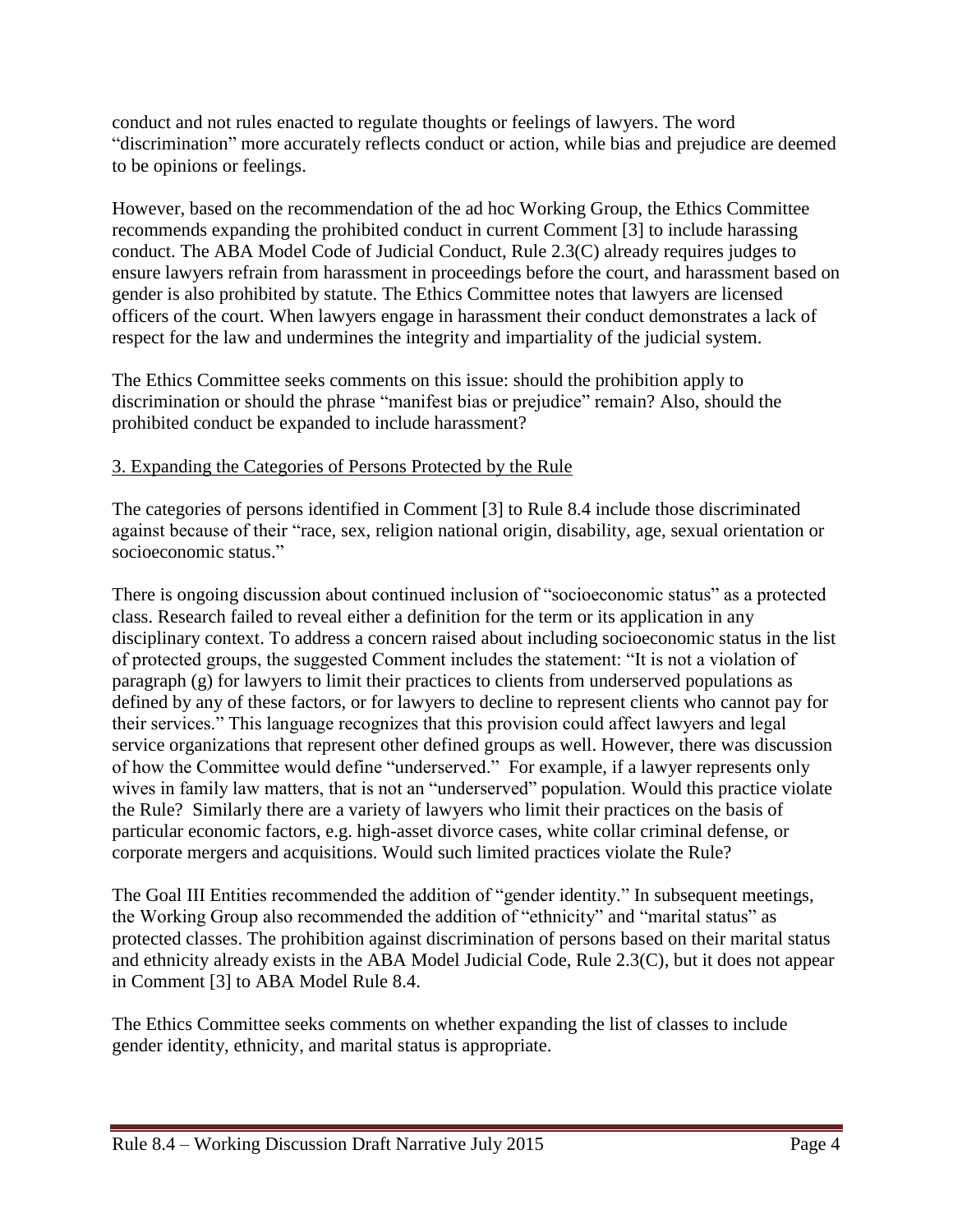The Ethics Committee also seeks comments on whether socioeconomic status should be included in this Rule.

# 4. Reach of the Rule

The proposed draft reframes the scope of the prohibition from conduct "in the course of representing a client" to either "engaged in conduct related to the practice of law" or "engaged in the practice of law."

The Ethics Committee believes that jurisdictions should have the option of establishing a narrow or expansive rule to fit the needs of their jurisdiction. At the same time, the Committee rejected retaining the scope of current Comment [3], "in the course of representing a client," because too many jurisdictions have read this provision to mean that the lawyer's biased or prejudiced act must be specifically connected to court proceedings. In fact, many transactional lawyers are not engaged in trial work, and trial lawyers necessarily engage in a variety of practice-related matters that are not related to specific court proceedings.

At the same time, the Ethics Committee is also cognizant of lawyers' First Amendment rights to express their personal views on any subject. Therefore, the Ethics Committee seeks input on whether the Rule's Comment should address the issue of a lawyer engaged in, for example, a political campaign or other advocacy that is unrelated to the practice of law.

# 5. Exclusions

The proposed draft retains the "legitimate advocacy" exception in current Comment [3] to Model Rule 8.4. However, the exclusion for legitimate advocacy would be tempered by the phrase "when they are at issue in a representation," so as to provide balance to the exception.

The proposal also retains the caution in Comment [3] that a trial judge's finding that preemptory challenges were exercised on a discriminatory basis does not alone establish a violation of paragraph (g).

The Ethics Committee seeks comments on whether these exceptions should continue.

# 6. Providing Guidance to Disciplinary Counsel

The proposed language for revised Comment [3] includes the statement, "Paragraph (g) incorporates by reference relevant holdings by appropriate courts and administrative agencies." This statement is included to explain that relevant holdings from courts and agencies enforcing civil rights laws may be used to provide context and standards for disciplinary counsel seeking to enforce the Rule.

The Ethics Committee seeks comment on whether this language provides sufficient guidance to disciplinary counsel.